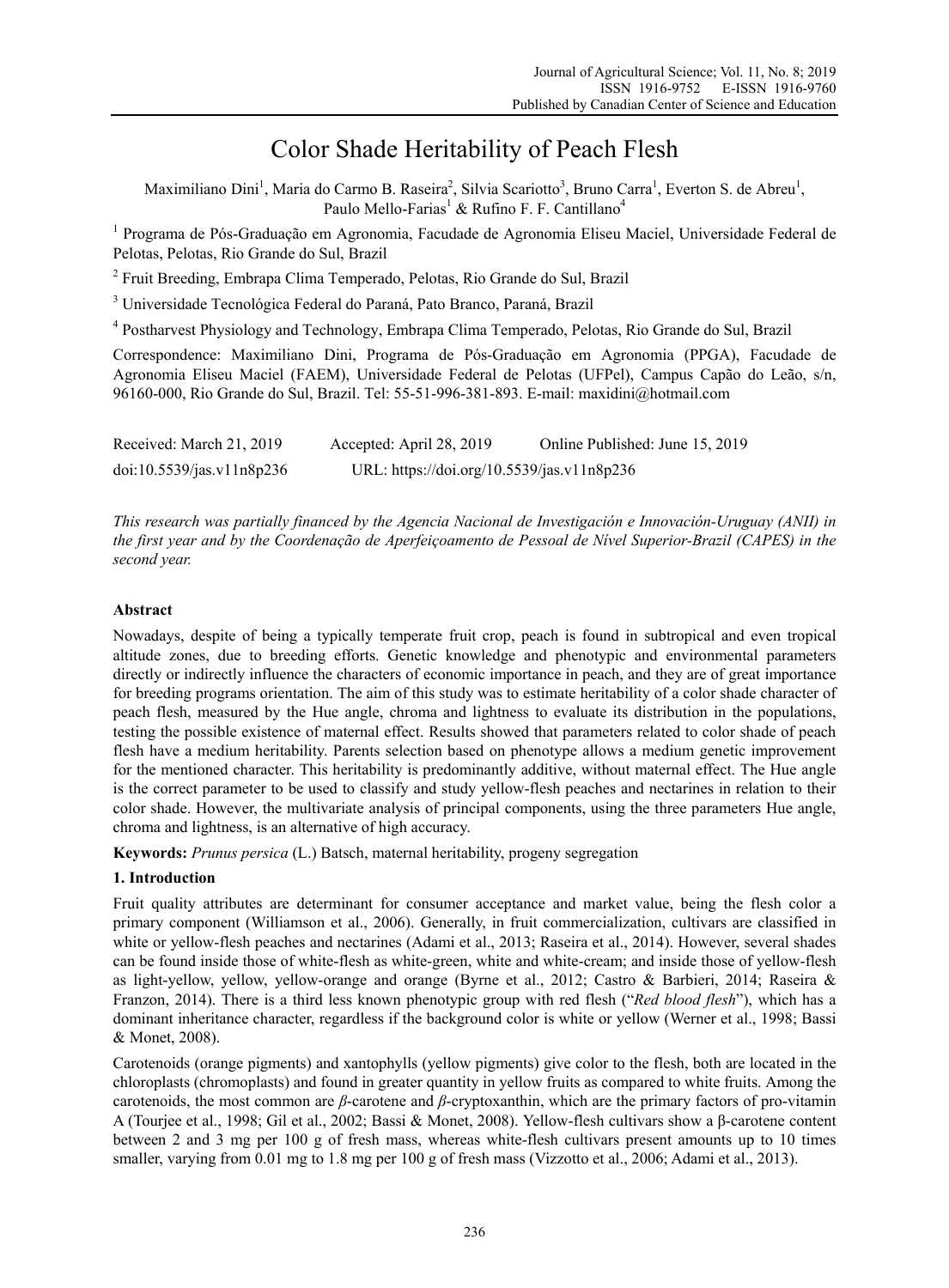Color flesh is a simple Mendelian inheritance trait controlled by a single gene pair, with white (*Y*) dominant in relation to yellow (*y*) (Connors, 1920). However, differences in the shades between yellow or white genotypes may be due to a more complex control, by locus *Y*, acting on other loci, and/or maternal effect (Williamson et al., 2006; Raseira & Franzon, 2014).

The communication of color perception in scientific experiments implies not only the evaluation and description of colors by an individual, but also the interpretation by another person of the described colors. Color Charts have played an intermediate role in this process for a long time, and the Royal Horticultural Society (RHS) recommends Color Charts, being the standard reference used by horticulturists worldwide. However, visual color assessment is often defective. The increased availability of portable color measurement instruments has made possible a more objective assessment (Voss, 1992).

Although peache's flesh color shade has little relevance for fresh fruit market, it is very important for the Brazilian canning industry, due to the variability on yellow shade of flesh of the cultivars used for this purpose. A negative factor for the compote quality that is found in the same package (can or glass) is fruits of light-yellow flesh, together with fruits of orange flesh (Raseira et al., 2014).

In order to estimate the color shade of peach flesh heritability, Corrêa (2007) concluded that, for detailed studies, as an inheritance, Color Charts use is not efficient, and recommended the use of colorimeter and the Hue angle value for calculation. The same researcher observed a higher frequency of individuals with similar tonality to the female parent, suggesting a possible maternal effect.

The aim of this study was to estimate the heritability of the color shade character of peach flesh, measured by the Hue angle, chroma and lightness, in the broad and narrow-sense. Moreover, it is to evaluate its distribution in the populations, testing the possible existence of maternal effect in the character inheritance.

# **2. Method**

# *2.1 Plant Material*

The study was developed in the Fruit Breeding Laboratory and Post-Harvest Laboratory of Embrapa Temperate Agriculture, Pelotas, Rio Grande do Sul, Brazil (31º40' S, 52º26' W, alt 57 m asl.), during 2015-2016 and 2016-2017 cycles. Seedlings  $(F_1$  progenies) derived from hybridizations, as well as their parents, were described in Table 1.

| $F_1$ progeny | Parents                            | $N^{\circ}$ seedlings               |    |
|---------------|------------------------------------|-------------------------------------|----|
|               |                                    | 8                                   |    |
| 2008.159*     | Conserva 1526 (CP; Yellow-flesh)   | 'Cerrito' (CP; Yellow-flesh)        | 7  |
| 2009.38       | 'Cerrito'                          | Conserva 1526                       | 23 |
| 2012.26       | Cascata 1055 (FMP; White-flesh)    | 'Chimarrita' (FMP: White-flesh)     | 18 |
| 2012.43       | 'Chimarrita'                       | Cascata 1055                        | 25 |
| 2012.49       | Conserva 672 (CP; Yellow-flesh)    | Conserva 1526 (CP; Yellow-flesh)    | 18 |
| 2012.61       | Conserva 1526                      | Conserva 672                        | 7  |
| 2012.52       | Conserva 947 (CP; Yellow-flesh)    | Conserva 1600 (CP; Yellow-flesh)    | 17 |
| 2012.66       | Conserva 1600                      | Conserva 947                        | 12 |
| 2012.68       | Conserva 1662 (CP; Yellow-flesh)   | 'Maciel' (CP and FMP; Yellow-flesh) | 24 |
| 2012.88       | 'Maciel'                           | Conserva 1662                       | 17 |
| 2012.31       | Cascata 1359 (FMP; Yellow-flesh)   | Cascata 1577 (FMP; White-flesh)     | 31 |
| 2012.46       | 'Chorão' (FMP; White-flesh)        | 'Maciel' (CP and FMP; Yellow-flesh) | 25 |
| 2012.99       | Necta 506 (Yellow-flesh nectarine) | 'Sunmist' (White-flesh nectarine)   | 20 |
| 2012.107      | Necta 532 (Yellow-flesh nectarine) | Necta 480 (Yellow-flesh nectarine)  | 25 |
| 2012.111      | Necta 540 (Yellow-flesh nectarine) | 'Morena' (Yellow-flesh nectarine)   | 25 |
| 2012.114      | 'BRS Rubimel' (FMP; Yellow-flesh)  | TX2D163 (FMP; Yellow-flesh)         | 21 |

Table 1. Parents of F1 progenies studied, flesh color and number of seedlings of each progeny, in the Peach Breeding Program at Embrapa Temperate Agriculture, Pelotas, Rio Grande do Sul, Brazil

*Note.* \* Internal progeny identification at Embrapa; CP = Canning peach; FMP = Fresh market peach.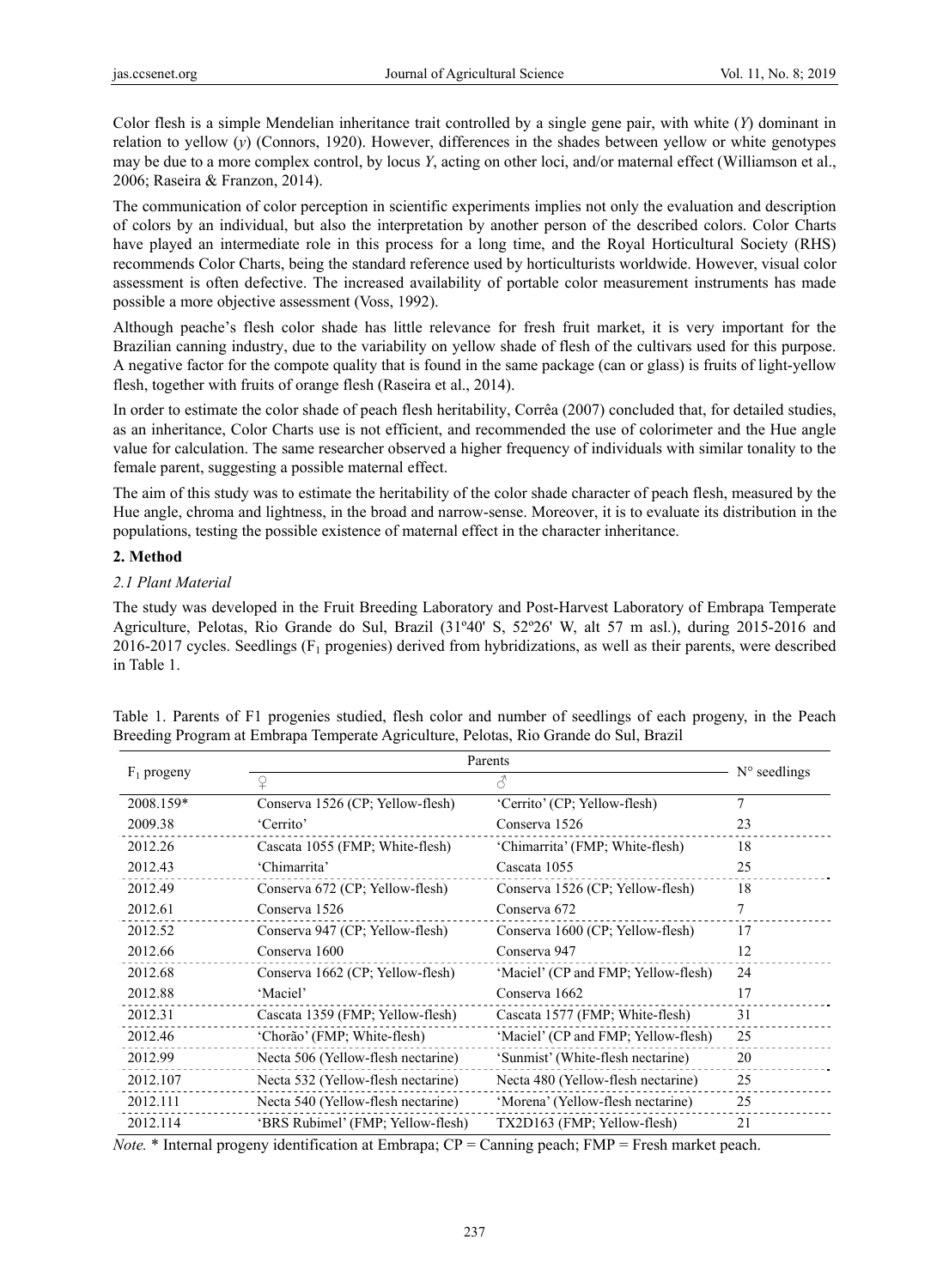Parents were represented by three plants (clones obtained by grafting), and from each plant, five fruits were harvested and evaluated, totaling fifteen fruits in each evaluated cycle. Samples of five fruits per seedling were used for progeny individuals.

### *2.2 Colorimeter, Hue Angle, Chroma and Lightness*

Fruits were harvested at commercial maturation stage in the four quadrants of the plant, at similar heights, being the epidermis background color and flesh firmness the main factors to determine harvest. After that, fruits were taken to the post-harvest laboratory, where two cuts were made on the flesh in mid-depth between the epidermis and the stone, one on each side of the fruit and perpendicular to the suture. Fruit color shade of flesh was measured with the Minolta CR-300 electronic colorimeter, with D65 light source and 8 mm aperture.

The colorimeter used performs the readings in the CIELAB color measurement system or CIE 1976 *L\*a\*b\**, in which, the  $L^*$  coordinate is the lightness and expresses the degree of lightness of the measured color (100 = white;  $0 =$  black). The  $a^*$  coordinate expresses the degree of variation between green and red, being associated with peach fruits ripening (Byrne et al., 1991), and the  $b^*$  coordinate expresses the degree of variation between blue and yellow (Trevisan et al., 2004; Silva, 2013). The *a\** and *b\** values are not independent variables, so they are not analyzed directly (CIE, 2007); however, they are used to calculate the Hue angle (*hab*) or color angle (CIE, 2007; Trevisan et al., 2004; Voss, 1992), and the chroma (*C\*ab*) or color saturation (Voss, 1992; Bible & Singha, 1993; CIE, 2007). The  $h_{ab}$  is the angle between the hypotenuse and  $0^{\circ}$  on  $a^*$  axis and expresses the color tones. For the interpretation, the results are expressed in degrees and vary from 0 to 360°, initiating the opening in the *+a\** axis = 0° (red color); 90°*+b\** (yellow); 180°*-a\** (green) and 270°*-b\** (blue) (Figures 1a and 1b).



Figure 1. (a) Diagram with the sequence of colors according to Hue angle (adapted from Voss, 1992; Chitarra & Chitarra, 2005). (b) Geometry of the CIELAB color model (adapted from Macevoy, 2005). *a\** and *b\** = CIELAB coordinates;  $-a^*$  = green;  $+a^*$  = red;  $-b^*$  = blue;  $+b^*$  = yellow;  $h_{ab}$  = Hue angle;  $C^*_{ab}$  = chroma;  $L^*$  = lightness

Hue angle is calculated with the following formula (Voss, 1992; CIE, 2007):

$$
h_{ab} = \tan g^{-1} \left( b^* / a^* \right) \tag{1}
$$

and chroma, with (Voss, 1992; Bible & Singha, 1993; CIE, 2007):

$$
C^*ab = (a^{*2} + b^{*2})^{1/2} \tag{2}
$$

The *hab*, *C\*ab* and *L\** values were used in this research analysis.

### *2.3 Heritability Estimation*

Broad-sense heritability  $(H^2)$  was estimated for the parameters referring to the color shade of peach flesh  $(h_{ab}, h_{ab})$  $C^*_{ab}$  and  $L^*$ ). The mean variance observed among clones was considered as the mean environmental variance  $(\sigma_e^2)$ . The variance observed among individuals belonging to the same progeny was used as the total phenotypic variance  $(\sigma_p^2)$ , (genetic effect + environmental). The genetic variance  $(\sigma_g^2)$  was calculated by subtracting the environmental variance from the total variance of each progeny (Wagner Júnior, 2003; Côrrea, 2007). Finally,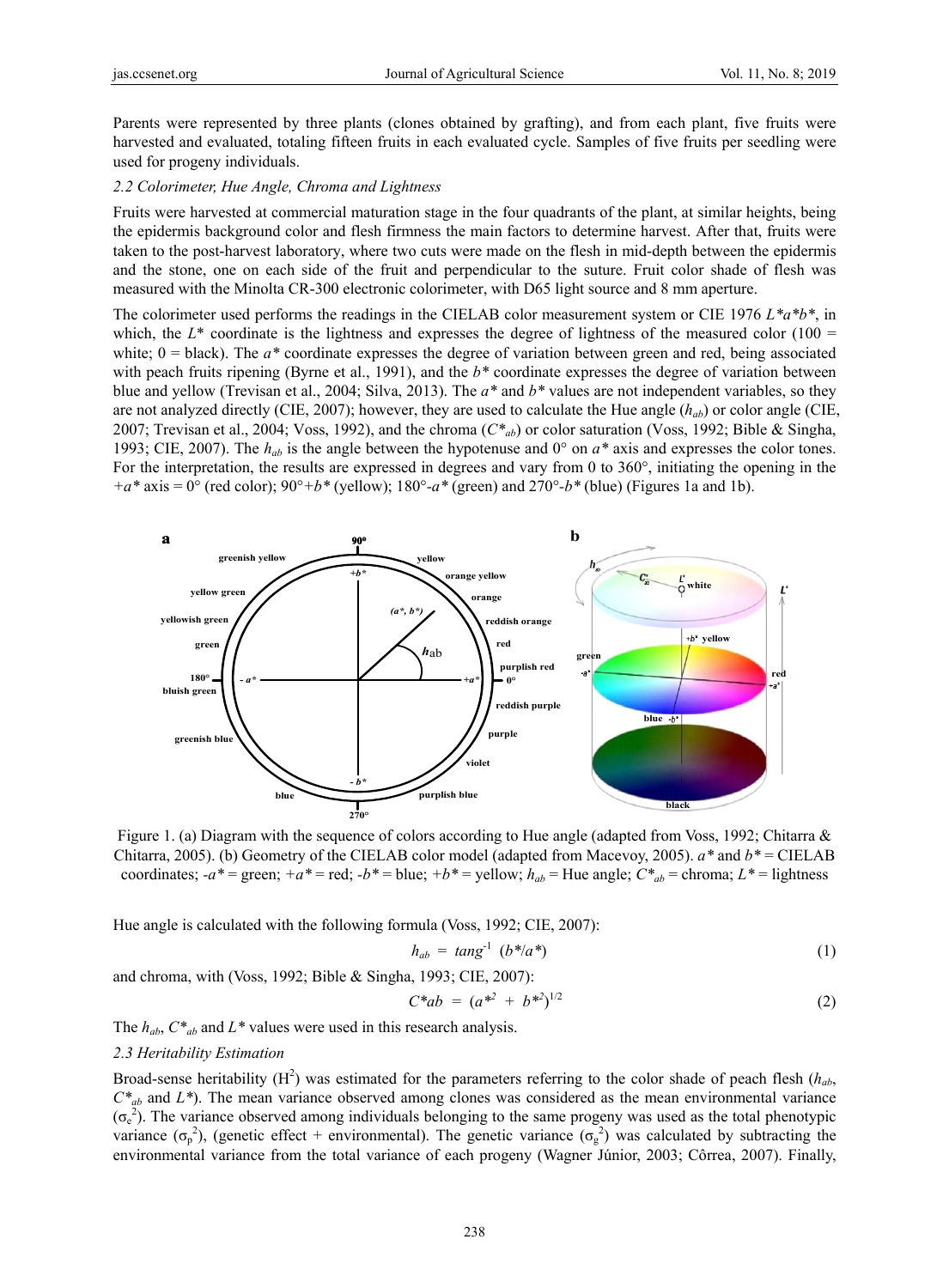the calculation of the  $H^2$  was estimated by dividing the genetic variance by the total variance (Allard, 1960; Griffiths et al., 2015):

$$
H^2 = \sigma_g^2 / (\sigma_g^2 + \sigma_e^2) \tag{3}
$$

Narrow-sense heritability  $(h^2)$  was estimated from the regression of the average of parental phenotypic values versus the means of offspring phenotypic values (Griffiths et al., 2015). The  $h^2$  estimated value corresponds to the regression coefficient "b" of the equation of the line below (Falconer & Mackay, 2001; Griffiths et al., 2015):

$$
Y = a + bx \tag{4}
$$

## 2.3.1 Maternal Effect and Frequency Distributions

The maternal effect was evaluated by comparing the progeny of one of the crosses with the progeny of their reciprocal crossing  $(F_1$  vs. reciprocal  $F_1$ ), by *t*-test at 5% significance (Londero et al., 2009) for the studied parameters  $(h_{ab}, C^*_{ab} \text{ and } L^*).$ 

Frequency distributions and their histograms were calculated with color shade data. The yellow flesh individuals were classified into the following flesh color categories: greenish-yellow, light-yellow, yellow, yellow-orange and orange (Castro & Barbieri, 2014); whereas the white-flesh ones were: white-green, white and white-cream or white with red spots (Castro & Barbieri, 2014; Raseira & Franzon, 2014). The limits of these colors were defined by *hab* values, in agreement with the diagrams proposed by Voss (1992), Chitarra and Chitarra (2005) and Adriano et al. (2011).

## 2.3.2 Multivariate Analysis

A multivariate analysis was performed using a methodology of principal components with the three variables (*hab*, *C\*ab* and *L\**), identifying groups of individuals according to the classification previously proposed.

## **3. Results and Discussion**

High variability was detected for  $h_{ab}$ , which was indicated by the interval 62.17 to 100.79°, with an average of 87.13±5.34° and phenotypic variance of 28.47 among progenies of yellow-flesh individuals. However, for white-flesh seedlings, the interval was 44.17 to 112.43°, with an average of 98.67±10.28° and phenotypic variance of 105.78 (Table 2). For this same parameter, the parents used ranged from 74.15 to 101.63° for those of yellow-flesh and from 89.30 to 111.41 for those of white-flesh.

The descriptive parameters for *hab* in the yellow-flesh fruits presented lower values than those of white-flesh (Table 2), where the majority of individuals with yellow-flesh was classified among the colors of yellow-orange ( $\leq$  85°) and light-yellow flesh ( $>$  90°) (Figure 1A). These values obtained for  $h_{ab}$  corroborate with those found by Corrêa (2007), who, when analyzing progenies of yellow-flesh peaches, observed *hab* values between 75 and 89°. They are also in agreement, but with a wider range, with the average values obtained by Mayer et al. (2008), who studied four genotypes of yellow-flesh peaches and found  $h_{ab}$  values between 90 and 100°.

Table 2. Descriptive statistics of coordinates  $a^*$  and  $b^*$  and, of the Hue angle  $(h_{ab})$ , chroma  $(C^*_{ab})$  and lightness (*L\**) variables, evaluated in 16 peach progenies and their parents, separated in yellow-flesh and white-flesh in the 2015-2016 and 2016-2017 cycles, Embrapa Temperate Agriculture, Pelotas, Rio Grande do Sul, Brazil

|           |                     | Yellow-flesh |       |          |            | White-flesh |          |       |          |            |       |
|-----------|---------------------|--------------|-------|----------|------------|-------------|----------|-------|----------|------------|-------|
|           |                     | $a^*$        | $h^*$ | $h_{ab}$ | $C^*_{ab}$ | $L^*$       | $a^*$    | $h^*$ | $h_{ab}$ | $C^*_{ab}$ | $L^*$ |
|           | Mean                | 2.79         | 52.44 | 87.13    | 52.73      | 70.32       | $-3.39$  | 20.61 | 98.67    | 21.20      | 75.28 |
|           | Phenotypic Variance | 23.77        | 17.75 | 28.47    | 18.41      | 15.23       | 14.11    | 19.73 | 105.78   | 20.72      | 11.14 |
| Seedlings | CV(%)               | 174.93       | 8.04  | 6.12     | 8.14       | 5.55        | 110,96   | 21,56 | 10.42    | 21.47      | 4.43  |
|           | Minimum             | $-8.83$      | 39.10 | 62.17    | 40.87      | 37.10       | $-11.06$ | 12.13 | 44.17    | 13.01      | 60.55 |
|           | Maximum             | 21.15        | 73.85 | 100.79   | 74.38      | 80.98       | 19.27    | 54.08 | 112.43   | 54.13      | 84.14 |
|           | Mean                | 4.68         | 54.65 | 85.32    | 55.13      | 71.14       | $-5.00$  | 19.93 | 103.42   | 20.60      | 75.61 |
|           | Phenotypic Variance | 32.20        | 19.66 | 33.05    | 21.49      | 13.23       | 4.88     | 15.55 | 19.73    | 18.26      | 6.26  |
| Parents   | CV(%)               | 121.33       | 8.11  | 6.74     | 8.41       | 5.11        | 44.17    | 19.78 | 4.29     | 20.74      | 3.31  |
|           | Minimum             | $-9.50$      | 43.64 | 74.15    | 43.80      | 55.51       | $-10.61$ | 13.11 | 89.30    | 13.42      | 69.42 |
|           | Maximum             | 18.87        | 66.68 | 101.63   | 69.29      | 79.09       | 0.19     | 31.36 | 111.41   | 32.36      | 80.41 |

*Note.*  $a^*$  and  $b^*$  = CIELAB coordinates;  $-a^*$  = green;  $+a^*$  = red;  $-b^*$  = blue;  $+b^*$  = yellow.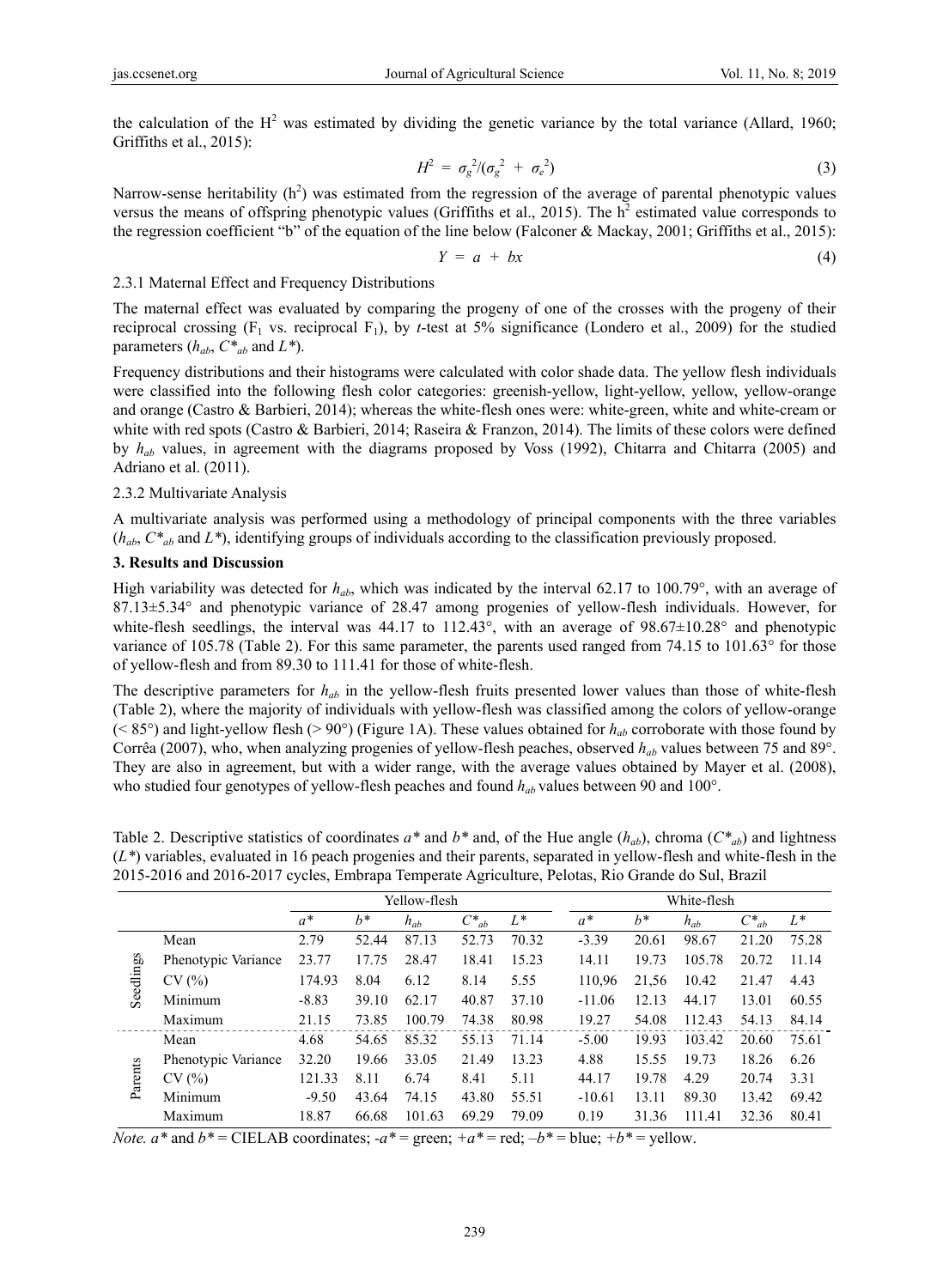The highest values were obtained in progenies of white-flesh peaches, with a minimum value of 44.17° and maximum of 112.43 $\textdegree$  (Table 2). Some of these measurements, with very low values for  $h_{ab}$ , may be due to the presence of spots or traces of reddish colorations, which influence the correct color definition. These reddish colorations are present in the 'Chimarrita' and 'Chorão' parents and in some individuals of their progenies (2012.26, 2012.43 and 2012.46).

High values obtained for *hab* corroborate with those found by Silva (2013), who analyzed 116 individuals of yellow and white-flesh, belonging to five progenies and reported *hab* values between 44 and 106°. However, the same author did not mention whether these extremes were from yellow or white-flesh fruits.

Chroma or color saturation is the measure that goes from the center of the CIELAB system ( $C^*_{ab} = 0 = \text{gray}$ ) to the direction of pure colors ( $C^*_{ab}$  = 100) (Figure 1B), being that  $C^*_{ab}$  with higher values indicative of higher purity or color intensity (CIE, 2007). For this parameter, a high variability was also observed and for the evaluated seedlings, intervals between 40.87 and 74.38 (yellow-flesh) and between 13.01 and 54.13 (white-flesh) were obtained (Table 2). For this parameter and in both cases, genotypes with transgressive segregation were registered; in other words, individuals within progenies had more extreme values than the parents.

Lower average values for  $C^*_{ab}$  were observed in fruits of white-flesh (Table 2), presenting a mean of 21.20 $\pm$ 4.55 for progeny individuals and 20.60±4.27 for white-flesh parents. In contrast to the white-flesh fruits, higher *C\*ab*  values were found in the yellow-flesh fruits, mean of 52.73±4.29, for seedlings, and 55.13±4.64 for yellow-flesh parents. This was the expected result, since this character indicates the color intensity, being greater in the genotypes of yellow-flesh (Figure 1B). Similar values were observed by Mayer et al. (2008), when evaluating four genotypes of yellow-flesh peaches, that found *C\*ab* values between 55 and 65.

*L\** coordinate within the CIELAB color measurement system expresses the measured color lightness degree (*L\**   $= 100$  = white;  $L^* = 0$  = black) (Figure 1B). High variability was also detected for this parameter. The mean values with lowest *L\** were found in yellow-flesh genotypes, and this coordinate ranged from 37.10 to 80.98 (seedlings) and 55.51 to 79.09 (parents). Moreover, the highest *L\** values were observed in the white-flesh genotypes, ranging from 60.55 to 84.14 (seedlings) and from 69.42 to 80.41 (parents). Studies performed in the same colorimeter model were used to evaluate yellow-flesh peach fruits and reported *L\** values between 60 and 73 (Tourjee et al., 1998; Mayer et al., 2008). Therefore, it had less range than those found in the present study, perhaps due to a smaller number of studied genotypes.

Progenies, where at least one of the parents was white-flesh (2012.26, 2012.43, 2012.31, 2012.46 and 2012.99), were segregated to both white and yellow-flesh, linked to the parents heterogosity. However, this fact was not considered during the estimated heritability calculation neither for the subsequent studies, given its monogenic condition (Connors, 1920), and the fact that the research interest focused on the different flesh color tonalities of fruits.

 $H<sup>2</sup>$  for Hue angle parameter was estimated as 77.40%, among all the evaluated progenies with yellow-flesh parents. It should be noted that only one progeny originated from hybridization of two white-flesh parents. This heritability value was lower than the estimate found by Corrêa (2007), which was 90%, when having a colorimeter to perform the measurements. The same author used color charts of the Royal Horticultural Society in some color measurements, and the  $H^2$  estimate in this case was 25%, concluding that, for detailed studies of inheritance of this character, the use of color charts was not efficient.

The  $h^2$  for  $h_{ab}$  was 60.41%, by the linear regression between the  $h_{ab}$  mean values of parents (midparent) and the mean values of progenies (mean of offspring) of yellow-flesh (Figure 2a).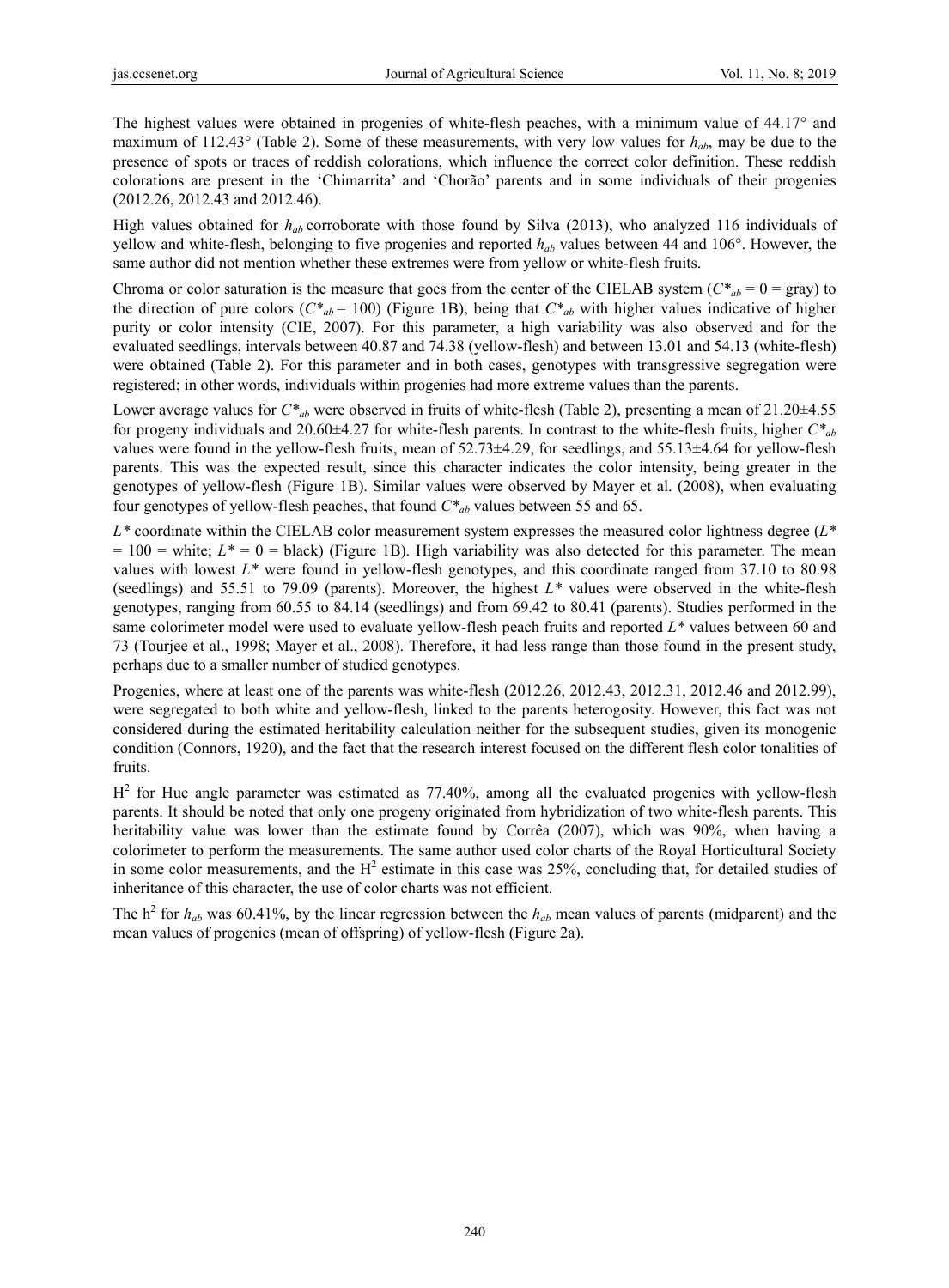

Figure 2. Narrow-sense heritability (h<sup>2</sup>) for (a) Hue angle ( $h_{ab}$ ), (b) chroma ( $C^*_{ab}$ ) and (c) lightness ( $L^*$ ) in peach progenies of the Peach Breeding Program at Embrapa Temperate Agriculture in the 2015-2016 and 2016-2017 cycles, Pelotas, Rio Grande do Sul, Brazil

| s.ccsenet.org              |                             | Journal of Agricultural Science                                                                                                                                                                                                              |                                                        |          |                            | Vol. 11, No. 8; 2019 |    |
|----------------------------|-----------------------------|----------------------------------------------------------------------------------------------------------------------------------------------------------------------------------------------------------------------------------------------|--------------------------------------------------------|----------|----------------------------|----------------------|----|
|                            |                             |                                                                                                                                                                                                                                              |                                                        |          |                            |                      |    |
|                            | $h_{ab} = 34.289 + 0.6041x$ |                                                                                                                                                                                                                                              | $C^*_{ab}$ = 34.406 + 0.3498x                          |          | $L^*$ = 27.209 + 0.6051x   |                      |    |
| 92                         | $R^2 = 0.7092$              |                                                                                                                                                                                                                                              | $R^2 = 0.4038$                                         |          | $R^2 = 0.4044$             |                      |    |
| 90                         | $h^2 = 60.41\%$             | 58                                                                                                                                                                                                                                           | $h^2 = 34.98\%$                                        | 75       |                            | $h^2$ = 60.51%       |    |
| kneen or orrshmg<br>$88\,$ |                             | 56                                                                                                                                                                                                                                           |                                                        | 73       |                            |                      |    |
| 86                         |                             | 54                                                                                                                                                                                                                                           |                                                        | 71       |                            |                      |    |
| 84                         |                             |                                                                                                                                                                                                                                              |                                                        | 69       |                            |                      |    |
| 82                         |                             | 52                                                                                                                                                                                                                                           |                                                        | 67       |                            |                      |    |
| $80\,$                     |                             | 50                                                                                                                                                                                                                                           |                                                        | 65       |                            |                      |    |
| 80<br>82<br>84             | 86 88<br>90                 | 52<br>54<br>50<br>92 94<br>Midparent                                                                                                                                                                                                         | 56                                                     | 58<br>65 | 67<br>69                   | 71<br>73             | 75 |
|                            |                             | igure 2. Narrow-sense heritability (h <sup>2</sup> ) for (a) Hue angle ( $h_{ab}$ ), (b) chroma ( $C^*_{ab}$ ) and (c) lightness (L <sup>*</sup> ) in peach                                                                                  |                                                        |          |                            |                      |    |
|                            |                             | progenies of the Peach Breeding Program at Embrapa Temperate Agriculture in the 2015-2016 and 2016-2017<br>cycles, Pelotas, Rio Grande do Sul, Brazil                                                                                        |                                                        |          |                            |                      |    |
|                            |                             |                                                                                                                                                                                                                                              |                                                        |          |                            |                      |    |
|                            |                             | <sup>2</sup> estimate for $C^*_{ab}$ was 43.36% and 70.21% for L <sup>*</sup> among all the progenies evaluated, when the two parents                                                                                                        |                                                        |          |                            |                      |    |
| igure 2c).                 |                             | ere yellow-flesh. The h <sup>2</sup> for these parameters was estimated as 34.98% for $C^*_{ab}$ (Figure 2b) and 60.51% for $L^*$                                                                                                            |                                                        |          |                            |                      |    |
|                            |                             | <sup>2</sup> can be considered high for both $h_{ab}$ and $L^*$ and medium for $C^*_{ab}$ . However, this estimate has little use for                                                                                                        |                                                        |          |                            |                      |    |
|                            |                             | reeding programs, where $h2$ has major importance. Selection effect depends on the magnitude of the additive                                                                                                                                 |                                                        |          |                            |                      |    |
|                            |                             | enetic variance and not on the total genetic variance. Thus, heritability in the narrow-sense is a relevant factor                                                                                                                           |                                                        |          |                            |                      |    |
|                            |                             | hen predicting the response of selection (Griffiths et al., 2015). The estimated $h^2$ for $h_{ab}$ and $L^*$ parameters                                                                                                                     |                                                        |          |                            |                      |    |
|                            |                             | ere medium (60.41% and 60.51%, respectively), and medium to low for $C^*_{ab}$ (34.98%), indicating that the                                                                                                                                 |                                                        |          |                            |                      |    |
|                            |                             | arameters concerning the color shade of flesh are fairly easy transmitted. Therefore, with these results, it can be                                                                                                                          |                                                        |          |                            |                      |    |
|                            |                             | oncluded that the selection of the parents based on the phenotype can be effective, where a medium genetic<br>divance for the color shade character of peaches flesh is expected (Allard, 1960; Falconer & Mackay, 2001).                    |                                                        |          |                            |                      |    |
|                            |                             |                                                                                                                                                                                                                                              |                                                        |          |                            |                      |    |
|                            |                             | ased on the results obtained from the 16 progenies and the color perception (Table 3), fruits were classified<br>coording to the shades of yellow and white-flesh, and the limits of these classes were defined according to $h_{ab}$        |                                                        |          |                            |                      |    |
| alue (Table 4).            |                             |                                                                                                                                                                                                                                              |                                                        |          |                            |                      |    |
|                            |                             |                                                                                                                                                                                                                                              |                                                        |          |                            |                      |    |
|                            |                             |                                                                                                                                                                                                                                              |                                                        |          |                            |                      |    |
|                            |                             | able 3. Means of Hue angle $(h_{ab})$ , chroma $(C^*_{ab})$ and lightness $(L^*)$ characters in the 16 progenies of peach and<br>eir parents in the 2015-2016 and 2016-2017 cycles, in Embrapa Temperate Agriculture, Pelotas, Rio Grande do |                                                        |          |                            |                      |    |
| ul, Brazil                 |                             |                                                                                                                                                                                                                                              |                                                        |          |                            |                      |    |
| $F_1$ progenies            | $h_{ab}$                    | Yellow-flesh color shade *                                                                                                                                                                                                                   | $C\displaystyle \raisebox{0.6ex}{\scriptsize{*}}_{ab}$ | $L^*$    | White-flesh color shade ** |                      |    |
| 2008.159                   | 82.51                       | yellow-orange                                                                                                                                                                                                                                | 56.81                                                  | 69.86    |                            |                      |    |
| 2009.38                    | 82.96                       | yellow-orange                                                                                                                                                                                                                                | 53.32                                                  | 68.22    |                            |                      |    |
| 2012.26                    | 98.33                       |                                                                                                                                                                                                                                              | 21.41                                                  | 76.35    | white                      |                      |    |
| 2012.43                    | 97.65                       |                                                                                                                                                                                                                                              | 21.19                                                  | 75.32    | white                      |                      |    |
| 2012.49                    | 85.81                       | yellow                                                                                                                                                                                                                                       | 54.02                                                  | 71.14    |                            |                      |    |
| 2012.61                    | 82.29                       | yellow                                                                                                                                                                                                                                       | 55.46                                                  | 70.17    |                            |                      |    |
| 2012.52                    | 87.35                       | ligth-yellow                                                                                                                                                                                                                                 | 53.91                                                  | 71.00    |                            |                      |    |
| 2012.66                    | 85.62                       | yellow                                                                                                                                                                                                                                       | 53.25                                                  | 70.15    |                            |                      |    |
| 2012.68                    | 82.43                       | yellow                                                                                                                                                                                                                                       | 55.15                                                  | 69.84    |                            |                      |    |
| 2012.88                    | 84.48                       | yellow-orange                                                                                                                                                                                                                                | 53.59                                                  | 72.04    |                            |                      |    |
| 2012.31                    | 99.46                       |                                                                                                                                                                                                                                              | 18.49                                                  | 74.25    | white                      |                      |    |
| 2012.46                    | 102.19                      |                                                                                                                                                                                                                                              | 22.79                                                  | 75.40    | white with red spots       |                      |    |
| 2012.99                    | 93.80                       |                                                                                                                                                                                                                                              | 20.83                                                  | 72.34    | white-green                |                      |    |
| 2012.107                   | 88.57                       | yellow                                                                                                                                                                                                                                       | 52.06                                                  | 67.74    |                            |                      |    |
| 2012.111                   | 88.64                       | yellow                                                                                                                                                                                                                                       | 51.87                                                  | 67.34    |                            |                      |    |
| 2012.114                   | 91.30                       | ligth-yellow                                                                                                                                                                                                                                 | 52.82                                                  | 74.01    |                            |                      |    |
|                            |                             |                                                                                                                                                                                                                                              |                                                        |          |                            |                      |    |

Table 3. Means of Hue angle  $(h_{ab})$ , chroma  $(C^*_{ab})$  and lightness  $(L^*)$  characters in the 16 progenies of peach and their parents in the 2015-2016 and 2016-2017 cycles, in Embrapa Temperate Agriculture, Pelotas, Rio Grande do Sul, Brazil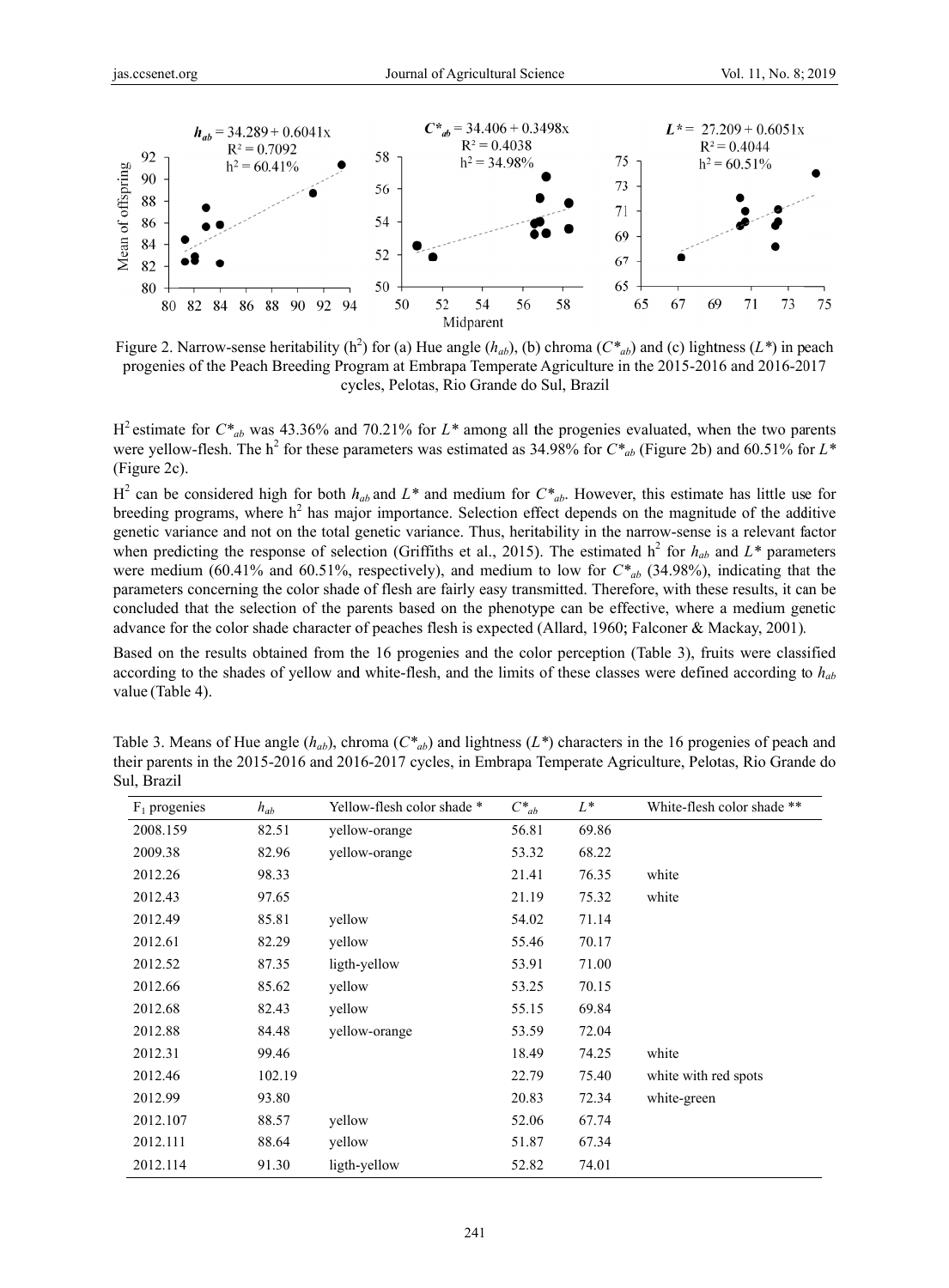| Parents        |        |                 |       |       |                      |
|----------------|--------|-----------------|-------|-------|----------------------|
| Conserva 1526  | 84.00  | yellow-orange   | 57.72 | 72.39 |                      |
| 'Cerrito'      | 80.12  | yellow-orange   | 56.62 | 67.50 |                      |
| Cascata 1055   | 100.03 |                 | 22.22 | 78.90 | white with red spots |
| 'Chimarrita'   | 103.30 |                 | 19.62 | 74.09 | white with red spots |
| Conserva 672   | 83.96  | yellow-orange   | 56.00 | 72.51 |                      |
| Conserva 947   | 86.11  | yellow          | 56.09 | 71.97 |                      |
| Conserva 1600  | 79.72  | orange          | 57.05 | 69.38 |                      |
| Conserva 1662  | 79.03  | orange          | 58.90 | 68.99 |                      |
| 'Maciel'       | 83.55  | yellow-orange   | 57.67 | 71.79 |                      |
| Cascata 1359   | 88.81  | yellow          | 55.65 | 71.08 |                      |
| Cascata 1577   | 103.72 |                 | 16.68 | 77.02 | white-cream          |
| 'Chorão'       | 103.71 |                 | 22.55 | 76.33 | white with red spots |
| Necta 506      | 89.86  | yellow          | 53.69 | 71.12 |                      |
| 'Sunmist'      | 99.13  |                 | 25.79 | 73.91 | white                |
| Necta 532      | 90.06  | ligth-yellow    | 53.60 | 72.04 |                      |
| Necta 480      | 82.46  | yellow-orange   | 53.36 | 65.87 |                      |
| Necta 540      | 93.77  | ligth-yellow    | 54.16 | 71.18 |                      |
| 'Morena'       | 88.56  | yellow          | 48.87 | 67.14 |                      |
| 'Rubimel'      | 90.22  | ligth-yellow    | 52.82 | 72.14 |                      |
| <b>TX2D163</b> | 96.50  | greenish-yellow | 48.67 | 76.95 |                      |

*Note.* CIELAB color measurement system, Minolta CR-300 electronic colorimeter, D65 light source, 8 mm. **\***  orange ( $h_{ab} \le 80$ ); yellow-orange (80 >  $h_{ab} \le 85$ ); yellow (85 >  $h_{ab} \le 90$ ); ligth-yellow (90 >  $h_{ab} \le 95$ ); greenish-yellow ( $h_{ab} > 95$ ). \*\* white-green ( $h_{ab} \le 95$ ); white ( $95 > h_{ab} \le 100$ ); white-cream or white with red spots  $(h_{ab} > 100)$ .

Table 4. Color shade defined based on Hue angle  $(h_{ab})$ , chroma  $(C^*_{ab})$  and lightness  $(L^*)$ 

| Yellow-flesh    |            |            |          | White-flesh          |           |                     |          |
|-----------------|------------|------------|----------|----------------------|-----------|---------------------|----------|
| Color shade     | $h_{ab}$   | $C^*_{ab}$ | L*       | Color shade          | $h_{ab}$  | $C^*_{ab}$          | $L^*$    |
| Orange          | ${}< 80$   | > 57       | > 68     | White-green          | $\leq 95$ | > 20                | < 73     |
| Yellow-orange   | 80 to 85   | 53 to 58   | 65 to 73 | White                | 95 to 100 | 18 to 22            | 73 to 76 |
| Yellow          | 85 to 90   | 51 to 57   | 67 to 73 | White-cream or       | >100      | $16 \text{ to } 23$ | > 74     |
| Ligth-yellow    | 90 to $95$ | 50 to 55   | 71 to 75 | white with red spots |           |                     |          |
| Greenish-yellow | > 95       | < 50       | > 75     |                      |           |                     |          |

In the case of yellow-flesh progenies, histograms were constructed, using the relative frequency distributions of individuals by class (Figure 3). In Figures 3a to 3k, the distribution of the individuals of the four  $F_1$  progenies with their respective  $F_1$  reciprocal progenies was compared. Thus, it was possible to observe if there were differences when using a parent as a female or male (pollen).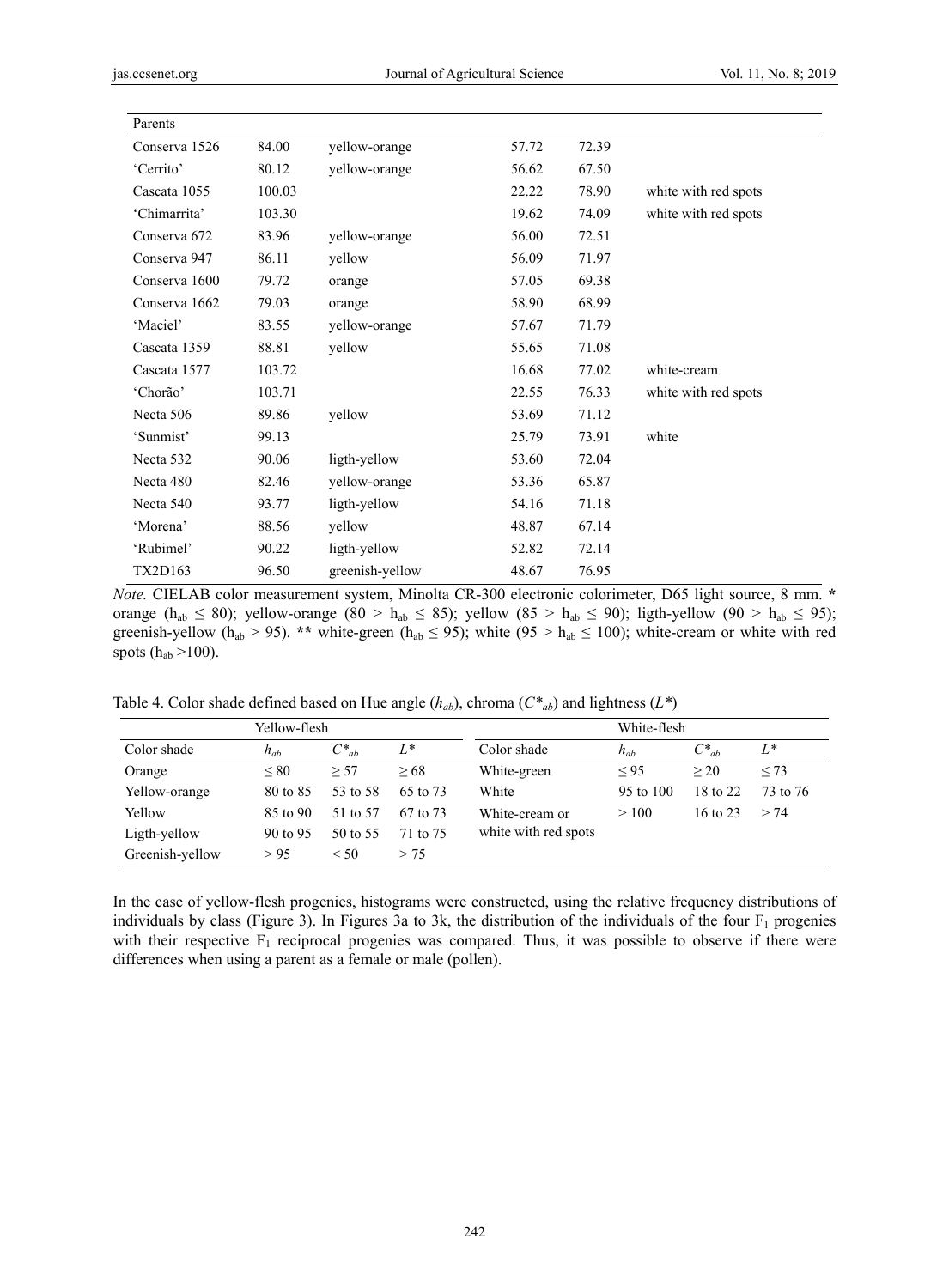

Figure 3. Relative frequency distribution histograms for the color shade character of peach flesh, classified according to Hue angle (*hab*) value (Table 4), in yellow-flesh peach progenies in the 2015-2016 and 2016-2017 cycles, in Embrapa Temperate Agriculture, Pelotas, Rio Grande do Sul, Brazil. The *hab* mean value of the female parent is represented by  $P_f$  and the male parent by  $P_m$ ; Cons. = "Conserva"; Casc. = "Cascata"

The existence of transgressive segregation was generally verified; in another words, there were individuals with higher  $h_{ab}$  values than any of the parents. This trend was also reported by Corrêa (2007), who worked with yellow-flesh peach progenies and used *hab* for the analysis.

In the histograms, a differentiated behavior was not evident when using a genotype as female or male parent, in the case of reciprocal progenies (Figures 3a *vs.* 3b, 3c *vs.* 3d, 3e *vs.* 3f and 3g *vs.* 3h). With the exception of Figures 3g and 3h, the distribution in the graphs has the same tendency. It seems to be more concentrated in the class or near the class of the darkest parent, regardless of whether it is female or male parent. Deviations may be associated with the presence of some other genes (other than the *Y*/*y* gene) with a minor effect, which are controlling the color shade. This result is in disagreement with Corrêa (2007), who observed a higher concentration of individuals with flesh tonality similar to the female parent, suggesting a maternal effect for this character.

Through the *t*-test, the hypothesis of maternal effect in the five studied reciprocal crosses was tested. In all cases, the F<sub>1</sub> progeny versus their F<sub>1</sub> reciprocal progeny (Londero et al., 2009), for the studied parameters ( $h_{ab}$ ,  $C^*_{ab}$  and *L\**) was not significant by the *t*-test (*p* > 0.05). That is, there were no significant differences between the reciprocal progenies, indicating that there is no maternal effect on the transmission of this feature.

Flesh color shade is a complex character to analyze, and it is most correct to consider the three parameters (*hab*,  $C^*_{ab}$  and  $L^*$ ) together. In this way, a principal components analysis was also performed, with the three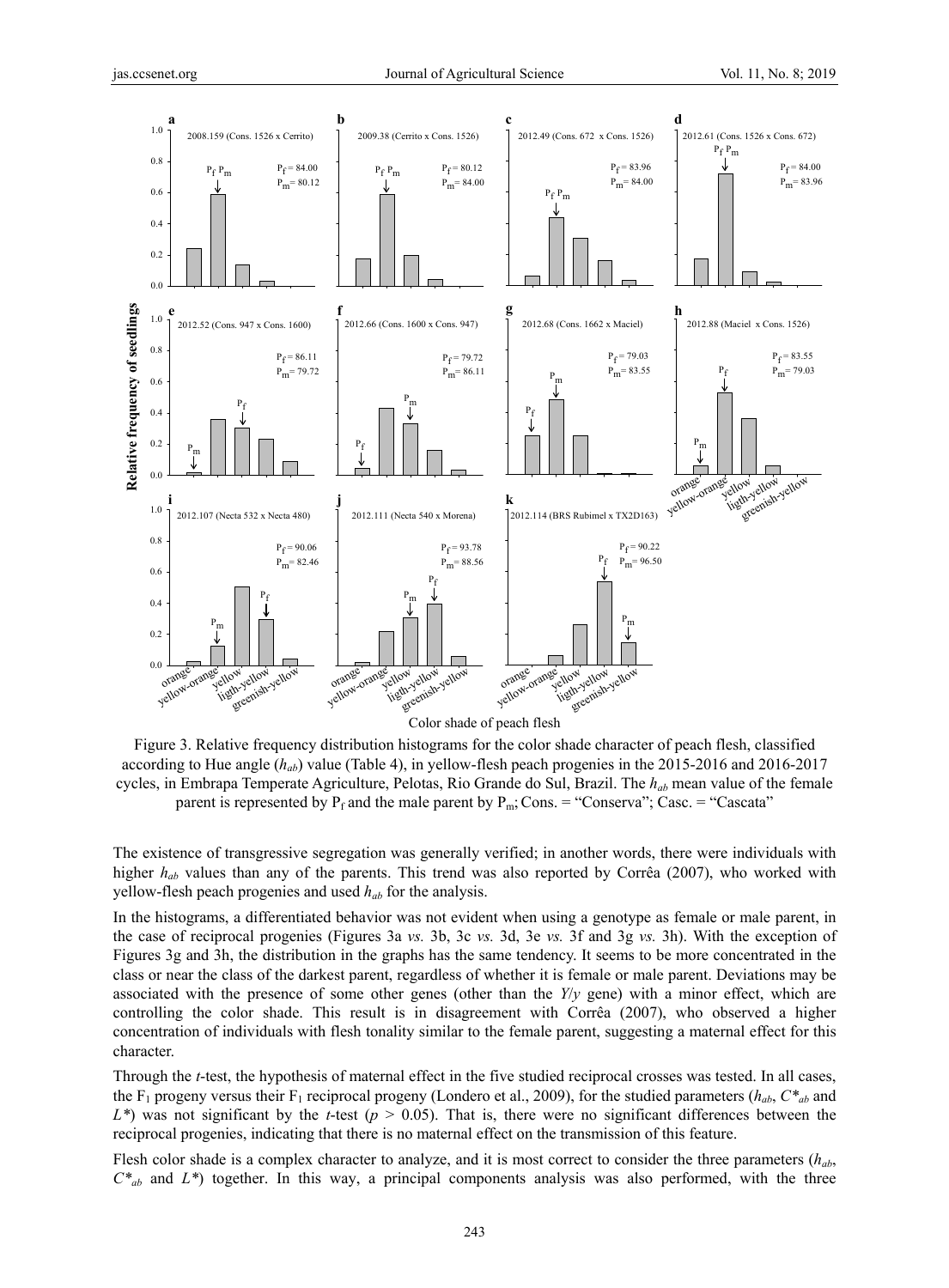parameters. Tourjee et al. (1998) had already reported the importance of this analysis in the genotype classification according to their flesh color shade. This type of analysis is one of the pioneer methods of multivariate analysis, allowing to condense the matrix of correlations between the variables into a "principal components" of the total variability of the experiment. Thus, it allows to transform a set of intercorrelated variables into another set of uncorrelated variables that are the factors. These factors are a linear combination of the original variables. The first component (PC 1) better summarizes the information obtained and the second component (PC 2) summarizes the remaining information (Bisquerra, 1989).

The analyzed variables must be sufficiently correlated between them to justify the factorization of the correlation coefficient matrix, and, thus, justify the principal components analysis (Carmona, 2014; Varella, 2008). The three parameters studied for the flesh color shade ( $h_{ab}$ ,  $C^*_{ab}$  and  $L^*$ ) had highly significant correlations ( $p <$ 0.0001).

The importance of a principal component is assessed by the ratio of the total variance explained by the component (Cruz & Carneiro, 2012; Varella, 2008). The cumulative proportion of the total variance between the first two principal components was 96.6%. According to Cruz and Carneiro (2012), for applications in several areas and in studies of genetic divergence, the number of principal components used has been those that accumulate 80% or more of the proportion of total variance. The first two principal components were used, which mean good approximation in a two-dimensional (bi-plot) representation (Figure 4).

Table 5 shows the eigenvectors values and the correlation matrix of the first two principal components with the original variables. The cophenetic correlation coefficient was 0.988, indicating a low degree of distortion between the original data and the graphical representation (Cruz & Carneiro, 2012; Varella, 2008).

Table 5. Relative Eigenvectors and correlations of the principal components (PC) with the original variables: Hue angle  $(h_{ab})$ , chroma  $(C^*_{ab})$  and lightness  $(L^*)$ 

|            |         | Eigenvectors   |         | Correlations with the original variables* |  |  |  |
|------------|---------|----------------|---------|-------------------------------------------|--|--|--|
|            | e l     | e <sub>2</sub> | PC 1    | PC <sub>2</sub>                           |  |  |  |
| $h_{ab}$   | 0.60    | $-0.27$        | 0.96    | $-0.16$                                   |  |  |  |
| $C^*_{ab}$ | $-0.58$ | 0.50           | $-0.94$ | 0.29                                      |  |  |  |
| $L^*$      | 0.55    | 0.82           | 0.88    | 0.48                                      |  |  |  |

*Note.* \* Cophenetic correlation coefficient (CCC) = 0.998.

The principal components are "artificial" variables that were obtained by linear combination of the three considered parameters. Each of the parents and the progenies take values that were projected on the graph (Figure 4), and its interpretation is based on the most correlated parameters (Cruz & Carneiro, 2012; Varella, 2008). Consequently, the first principal component (PC 1) combines  $h_{ab}$  and  $L^*$ , showing very high positive correlations of 0.96 and 0.88, respectively. Thereby, PC 1 on the abscissa (*x*) axis, separates the parents and the progenies that have higher values for these parameters from those that have low ones. It was ordered from left to right, those with the lowest to the highest *hab*, for example, from orange and yellow-orange to light-yellow and greenish-yellow (Figure 4). This PC 1 also separates those that presented lower to higher *L\**, from the darker colors to the clearer ones. In addition, PC 1 is strongly correlated with  $C^*_{ab}$ , but in a negative way (-0.94), ordering from left to right those that presented the highest to the lowest  $C^*_{ab}$ , for example, from the sharper colors to the less saturated colors.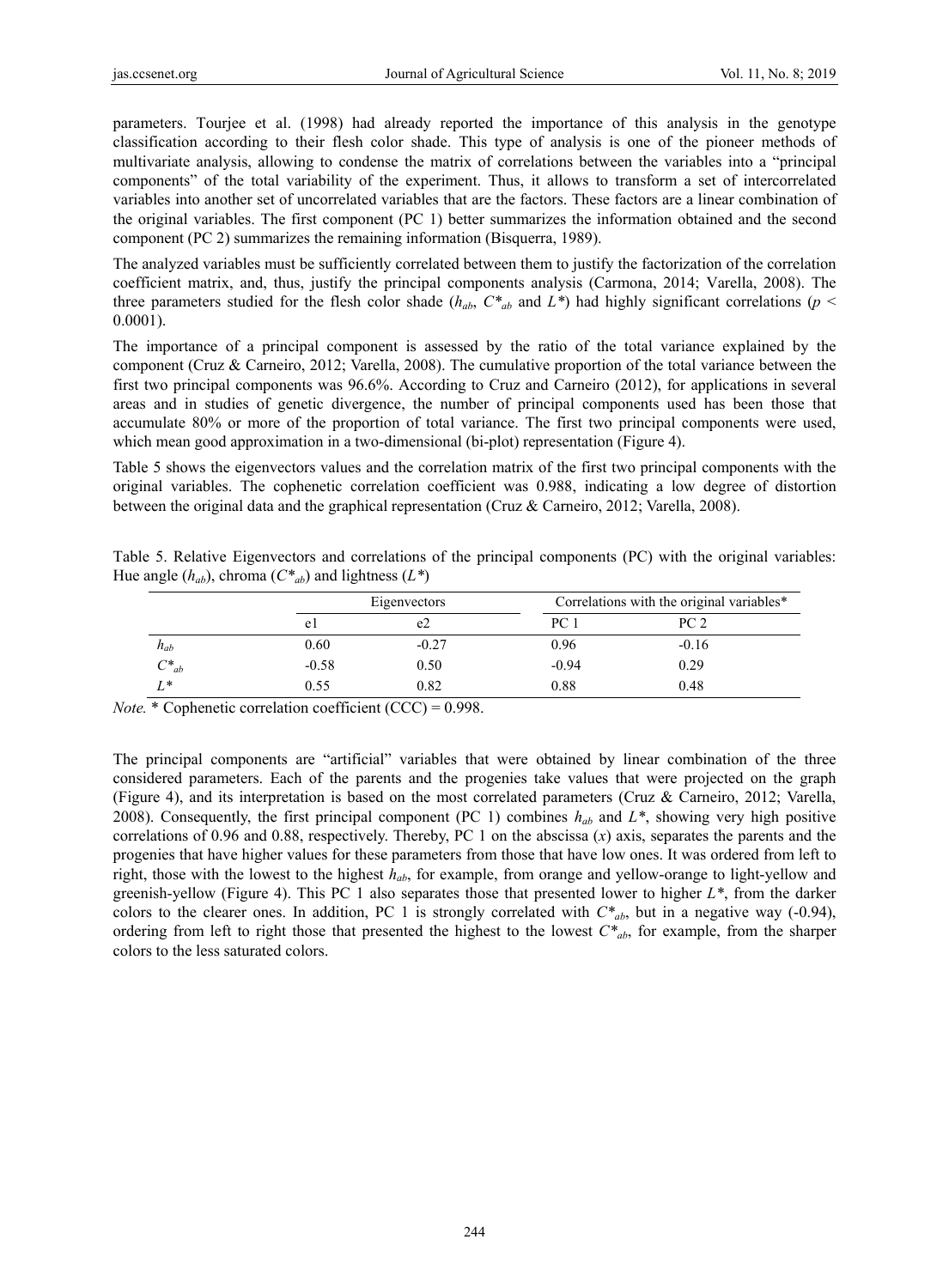

Figure 4. Principal component (PC) analysis, with Hue angle (*hab*), chroma (*C\*ab*) and lightness (*L\**), showing the categories defined for yellow-flesh and white-flesh fruits (Table 4) in the 2015-2016 and 2016-2017 cycles, in Embrapa Temperate Agriculture, Pelotas, Rio Grande do Sul, Brazil. Averages of the progenies and the parents obtained in the two cycles were used

The second axis (*y*) corresponds to PC 2 and is moderately correlated with *C\*ab* and *L\**, positive correlations of 0.29 and 0.48, respectively. It was ordered from the bottom to the top, those that present higher to lower values for these parameters.

The color categories previously defined with the *hab* values, for fruits of yellow-flesh are represented with circles (Figure 4). In the red circle are grouped the progenies and parents of orange and yellow-orange flesh color  $(h_{ab} <$ 85), in the orange circle the yellow-flesh color ( $85 \ge h_{ab} < 90$ ), in the yellow circle the light-yellow flesh color  $(90 \ge h_{ab} < 95)$ , and in the light-green circle the greenish-yellow flesh color  $(h_{ab} > 95)$  (Figure 4).

It is observed that the categories previously defined agreed with the identified groups by the principal components graph (Tables 3 and 4). All cultivars, selections and progenies of yellow-flesh follow the direction of the *hab* axis. The orange, yellow-orange, and yellow shades were located in the left quadrants of the graph, those with light-yellow in the center, and those with greenish-yellow in the upper right quadrant.

Conserva 1600 and Conserva 1662 parents were grouped on the extreme left of the chart in the upper left quadrant (Figure 4). These two selections were the only ones classified with orange color shade of flesh, and *hab* values below 80° (79.72° and 79.03°, respectively).

The 2012.66 and 2012.88 progenies are at the limit of the groups between color shades of yellow-orange and yellow flesh (Figure 4), with average values of 85.62° and 84.48°, respectively, being within the limit defined for these two categories. The same can be observed for the parents 'BRS Rubimel', Necta 506 and Necta 532, but between yellow and light-yellow flesh color shade, with mean values of 90.22°, 89.86° and 90.06°, respectively (Table 3).

Furthermore, in Figure 4 the categories defined above for white-flesh fruits are circled. In the brown circle, progenies and parents of white-cream or white with presence of red spots are grouped  $(h_{ab} > 100)$ ; in the blue circle, the ones with white-flesh color (95 >  $h_{ab} \le 100$ ), and in the dark-green circle, the white-green flesh ( $h_{ab} \le$ 95).

The 2012.99 progeny had seedlings classified with white-greenish flesh, located on the left of lower right quadrant (Figure 4). The shades white and white-cream or white with red spots are located on the right of the right quadrants (lower and upper). Within this last group the parents 'Chimarrita', 'Chorão' and Cascata 1055, and 2012.46 progeny present white-flesh with red spots distributed in the flesh, mainly near the stone, and Cascata 1577 parent has a white-cream flesh with some reddish coloration only near the stone.

Measuring the color shade of flesh in canning peaches, fresh and processed, Tourjee et al. (1998) performed the principal components analysis directly with the coordinates obtained by the colorimeter (*L\**, *a\** and *b\**). They differentiated three groups of fruit color according to the content of carotenoids that they had, emphasizing the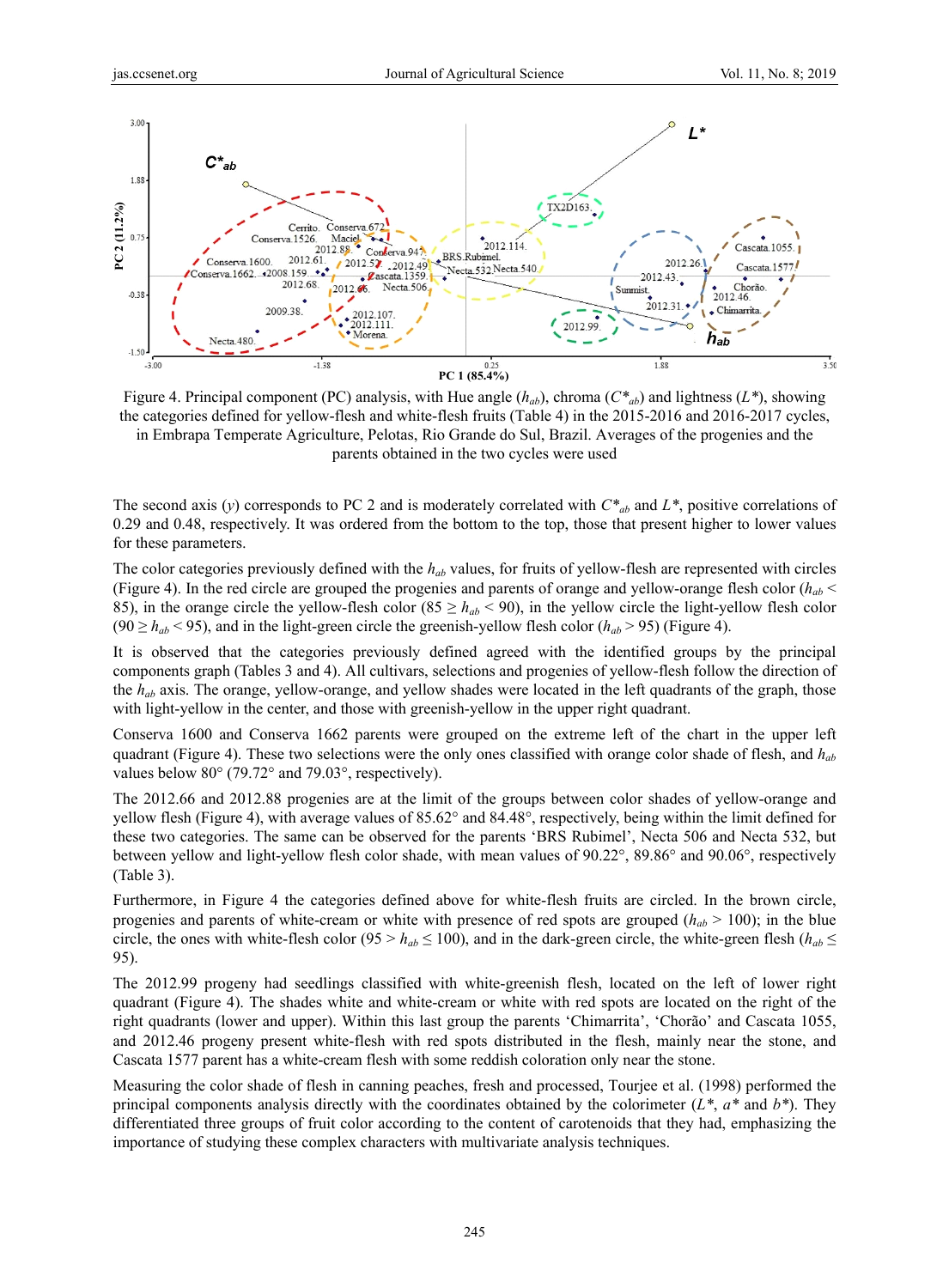#### **4. Conclusions**

Heritability of color shade parameters (Hue angle, chroma and lightness) is medium in peaches.

Hue angle is the correct parameter to be used to classify and study the color shade of yellow-flesh peaches and nectarine fruits.

No maternal effect was found in the transmission of the character of flesh color shade.

Principal component analysis is an option for this study involving complex characters, such as the flesh color shade.

### **References**

Allard, R. W. (Ed.). (1960). *Principles of plant breeding* (1st ed.). New York: John Wiley & Sons, Inc.

- Adami, M., Franceschi, P., Brandi, F., Liverani, A., Giovannini, D., Rosati, C., … Tartarini, S. (2013). Identifying a carotenoid cleavage dioxygenase (*ccd4*) gene controlling yellow/white fruit flesh color of peach. *Plant Molecular Biology Reporter, 31*(5), 1166-1175. https://doi.org/10.1007/s11105-013-0628-6
- Adriano, E., Leonel, S., & Evangelista, R. M. (2011). Fruit quality of barbados cherry trees cv. Olivier in two stages of maturity. *Revista Brasileira de Fruticultura, 33*(SP 1), 541-545. https://doi.org/10.1590/ S0100-29452011000500073
- Bassi, D., & Monet, R. (2008). Botany and Taxonomy. In D. R. Layne, & D. Bassi (Eds.), *The peach: Botany, production and uses* (pp. 1-36). Wallingford: CAB International. https://doi.org/10.1079/97818459338 69.0001
- Bible, B. B., & Singha, S. (1993). Canopy position influences CIEALAB coordinates of peach color. *HortScience, 28*(10), 992-993. https://doi.org/10.21273/HORTSCI.28.10.992
- Bisquerra, R. A. (1989). Introducción al análisis multivariable. *Un enfoque informático con los paquetes SPSS-X, BMDP, LISREL y SPAD* (v. 1). Barcelona: PPU, S.A.
- Byrne, D. H., Nikolic, A. N. & Burns, E. E. (1991). Variability in sugars, acids, firmness, and color characteristics of 12 peach genotypes. *Journal of the American Society for Horticultural Science, 116*(6), 1004-1006. https://doi.org/10.21273/JASHS.116.6.1004
- Byrne, D. H., Raseira, M. B., Bassi, D., Piagnani, M. C., Gasic, K., Reighard, G. L., … Pérez, S. P. (2012). In M. L. Badenes, & D. H. Byrne (Eds.), *Fruit breeding* (pp. 505-569). New York: Springer. https://doi.org/ 10.1007/978-1-4419-0763-9\_14
- Carmona, F. (2014). *Un ejemplo de ACP paso a paso*. Barcelona: Departament d'Estadística, Universitat de Barcelona. Retrieved from http://www.ub.edu/stat/docencia/Mates/ejemploACP.PDF
- Castro, L. A. S., & Barbieri, R. L. (2014). Botânica e morfologia do pessegueiro. In M. C. B. Raseira, J. F. M. Pereira, & F. L. C. Carvalho (Eds.), *Pessegueiro* (pp. 25-43). Brasília, DF: Embrapa.
- Chitarra, M. I. F., & Chitarra, A. B. (Eds.). (2005). *Pós-colheita de frutas e hortaliças: Fisiologia e manuseio* (2nd ed.). Lavras, MG: UFLA.
- CIE. (2007). *Colorimetry—Part 4: CIE 1976 L\*a\*b\* colour space*. Vienna: CIE Central Bureau. Retrieved from http://www.unife.it/scienze/astro-fisica/insegnamenti/ottica-applicata/materiale-didattico/colorimetria/CIE% 20DS%20014-4.3.pdf
- Connors, C. H. (1920). Some notes on the inheritance of unit characters in peach. *Proceedings of the American Society for Horticultural Science, 16*, 24-36.
- Corrêa, E. R. (2007). *Estudo da herdabilidade de alguns carácteres em pessegueiro: Ciclo, tonalidade da cor da polpa e compostos fenólicos* (Dissertation (MSc), Faculty of Agronomy Eliseu Maciel, Federal University of Pelotas, Pelotas, Rio Grande do Sul, Brazil).
- Cruz, C. D., & Carneiro, P. C. S. (Eds.) (2012). *Modelos biométricos aplicados ao melhoramento genético*. Viçosa, MG: Editora UFV.
- Falconer, D. S., & Mackay, T. F. C. (Eds.). (2001). *Introducción a la genética cuantitativa* (Spanish Ed.). Zaragosa: Acribia.
- Gil, M. I., Tomás-Barberán, F. A., Hess-Pierce, B., & Kader, A. A. (2002). Antioxidant capacities, phenolic compounds, carotenoids, and vitamin C contents of nectarine, peach, and plum cultivars from California. *Journal of Agricultural and Food Chemistry, 50*(17), 4976-4982. https://doi.org/10.1021/jf020136b